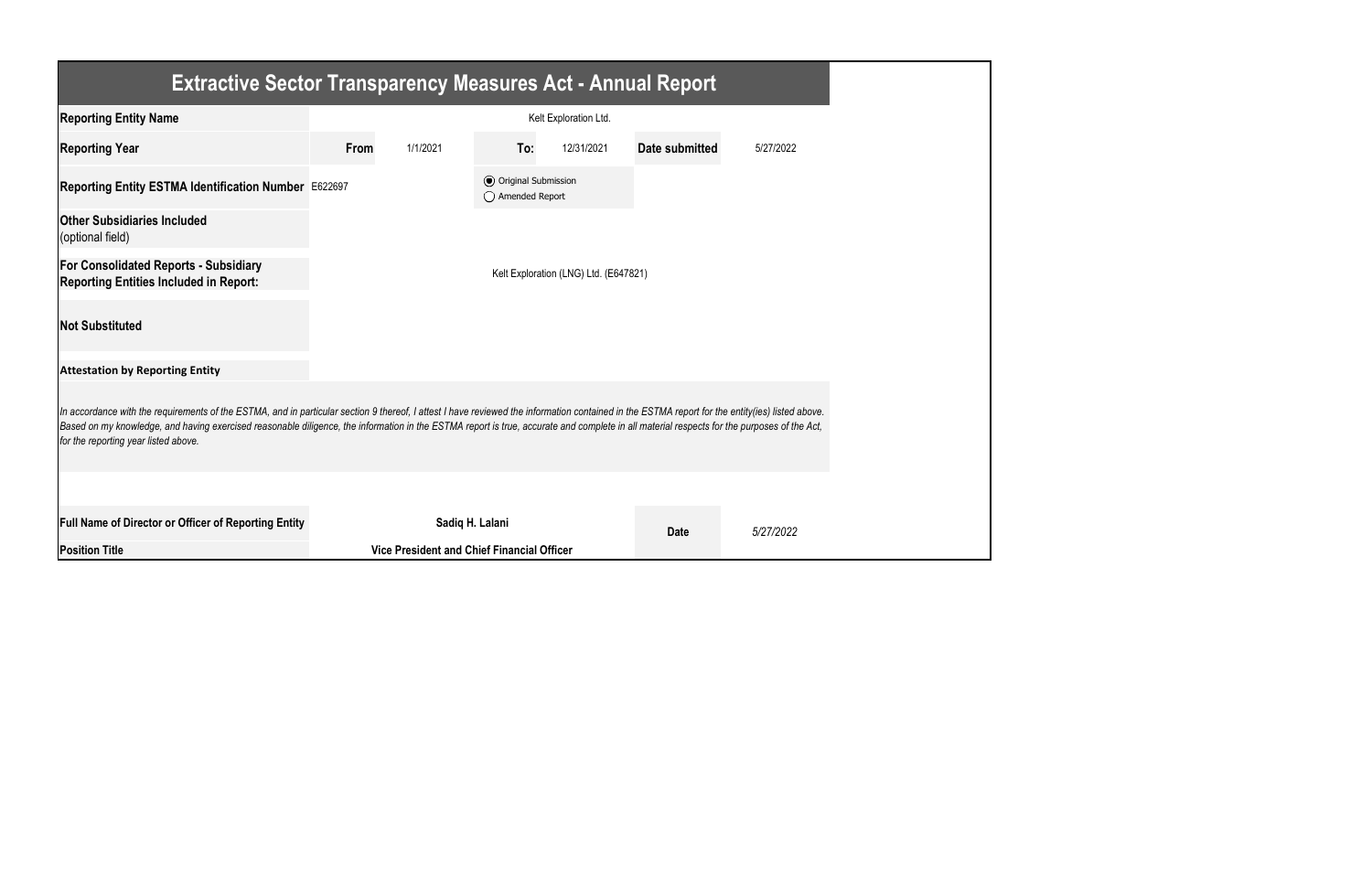| <b>Extractive Sector Transparency Measures Act - Annual Report</b>                                                                                                               |                                                                                                                     |                                                                           |              |                  |                                      |                                |                |                  |                                               |                                      |                                                                                                                                                                                 |
|----------------------------------------------------------------------------------------------------------------------------------------------------------------------------------|---------------------------------------------------------------------------------------------------------------------|---------------------------------------------------------------------------|--------------|------------------|--------------------------------------|--------------------------------|----------------|------------------|-----------------------------------------------|--------------------------------------|---------------------------------------------------------------------------------------------------------------------------------------------------------------------------------|
| <b>Reporting Year</b><br><b>Reporting Entity Name</b><br><b>Reporting Entity ESTMA</b><br><b>Identification Number</b><br><b>Subsidiary Reporting Entities (if</b><br>necessary) | From:<br>To:<br>12/31/2021<br>1/1/2021<br>Kelt Exploration Ltd.<br>E622697<br>Kelt Exploration (LNG) Ltd. (E647821) |                                                                           |              |                  | <b>Currency of the Report</b><br>CAD |                                |                |                  |                                               |                                      |                                                                                                                                                                                 |
| <b>Payments by Payee</b>                                                                                                                                                         |                                                                                                                     |                                                                           |              |                  |                                      |                                |                |                  |                                               |                                      |                                                                                                                                                                                 |
| Country                                                                                                                                                                          | <b>Payee Name</b>                                                                                                   | Departments, Agency, etc<br>within Payee that Received<br><b>Payments</b> | <b>Taxes</b> | <b>Royalties</b> | Fees                                 | <b>Production Entitlements</b> | <b>Bonuses</b> | <b>Dividends</b> | Infrastructure<br><b>Improvement Payments</b> | <b>Total Amount paid to</b><br>Payee | <b>Notes</b>                                                                                                                                                                    |
| Canada - Alberta                                                                                                                                                                 | Province of Alberta                                                                                                 |                                                                           |              | 20,050,000       | 1,410,000                            |                                | 910,000        |                  |                                               |                                      | Royalties include in-kind payments of \$12,640,000 and<br>22,370,000 are valued at the fair market value of the volumes taken<br>in-kind, based on Kelt's realized sales price. |
| Canada -British Columbia                                                                                                                                                         | Province of British Columbia                                                                                        |                                                                           | 60,000       | 20,000           | 920,000                              |                                |                |                  |                                               | 1,000,000                            |                                                                                                                                                                                 |
| Canada - Alberta                                                                                                                                                                 | County of Grande Prairie No. 1                                                                                      |                                                                           | 800,000      |                  | 90,000                               |                                |                |                  |                                               | 890,000                              |                                                                                                                                                                                 |
| Canada - Alberta                                                                                                                                                                 | Saddle Hills County                                                                                                 |                                                                           | 1,450,000    |                  | 50,000                               |                                |                |                  |                                               | 1,500,000                            |                                                                                                                                                                                 |
| Canada - Alberta                                                                                                                                                                 | Municipal District Of Greenview No. 16                                                                              |                                                                           | 320,000      |                  |                                      |                                |                |                  |                                               | 320,000                              |                                                                                                                                                                                 |
|                                                                                                                                                                                  |                                                                                                                     |                                                                           |              |                  |                                      |                                |                |                  |                                               |                                      |                                                                                                                                                                                 |
| <b>Additional Notes:</b>                                                                                                                                                         | All payments were made in Canadian dollars.                                                                         |                                                                           |              |                  |                                      |                                |                |                  |                                               |                                      |                                                                                                                                                                                 |